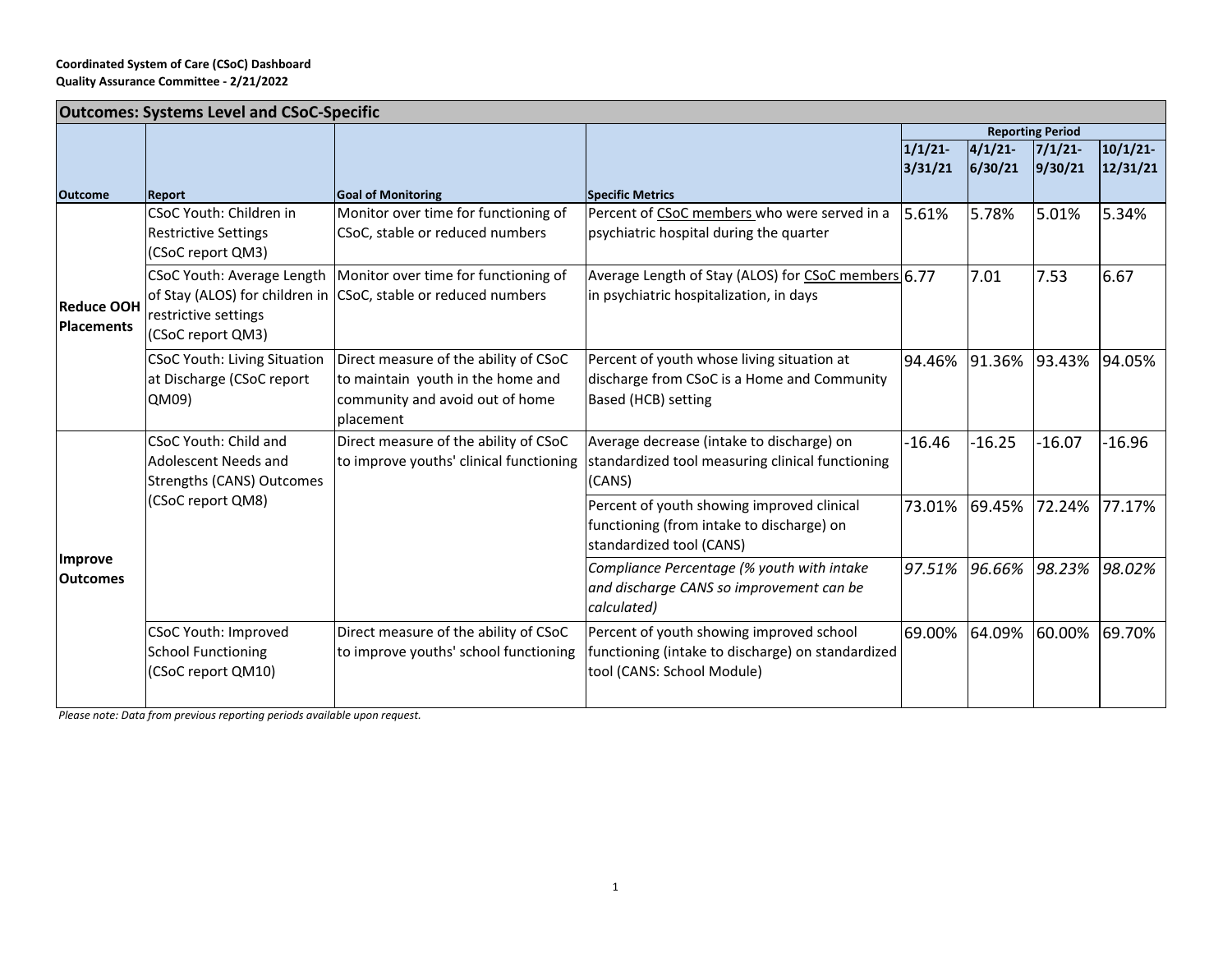## **Coordinated System of Care (CSoC) Dashboard Quality Assurance Committee ‐ 2/21/2022**

| <b>Process Indicator: Youth Receiving Services in their Homes and Communities</b> |                                                                                                    |                                                                                               |                                                                                                                                  |                         |                   |                   |                     |  |  |
|-----------------------------------------------------------------------------------|----------------------------------------------------------------------------------------------------|-----------------------------------------------------------------------------------------------|----------------------------------------------------------------------------------------------------------------------------------|-------------------------|-------------------|-------------------|---------------------|--|--|
|                                                                                   |                                                                                                    |                                                                                               |                                                                                                                                  | <b>Reporting period</b> |                   |                   |                     |  |  |
| <b>Process</b><br>Indicator                                                       | <b>Report</b>                                                                                      | <b>Goal of Monitoring</b>                                                                     | <b>Specific Metrics</b>                                                                                                          | 1/1/21<br>3/31/21       | 4/1/21<br>6/30/21 | 7/1/21<br>9/30/21 | 10/1/21<br>12/31/21 |  |  |
| <b>Increase</b><br><b>Utilization</b><br>of HCBS                                  | <b>CSoC Youth: Access to</b><br>Wraparound<br>(CSoC report QM12)                                   | Ensure that Wraparound is<br>accessible and responsive to<br>limmediate needs.                | Percent of CSoC members for whom:<br>Timely referral standard was met                                                            | 91.65%                  | 90.47%            | 97.49%            | 97.25%              |  |  |
|                                                                                   |                                                                                                    |                                                                                               | Timely first contact standard was met                                                                                            | 97.75%                  | 97.28%            | 96.35%            | 94.00%              |  |  |
|                                                                                   |                                                                                                    |                                                                                               | Timely face-to-face contact was met                                                                                              | 78.00%                  | 78.77%            | 74.45%            | 75.80%              |  |  |
|                                                                                   | <b>CSoC Youth: Enrollment</b>                                                                      | Monitor number of youth in                                                                    | <b>Total number of CSoC Enrollees</b>                                                                                            | 2,650                   | 2,655             | 2,498             | 2,522               |  |  |
|                                                                                   | and Agency Involvement<br>(CSoC report QM6)                                                        | CSoC and agency<br>involvement.                                                               | Number of CSoC Enrollees involved with<br>Juvenile Justice                                                                       | 241<br>(9.09%)          | 250<br>(9.42%)    | 239<br>(9.57%)    | 235<br>(9.32%)      |  |  |
|                                                                                   |                                                                                                    |                                                                                               | Number of CSoC Enrollees involved with DCFS                                                                                      | 281<br>$(10.60\%)$      | 307<br>(11.56%)   | 283<br>(11.33%)   | 290<br>(11.50%)     |  |  |
|                                                                                   | CSoC Youth: Utilization of<br><b>Natural Supports</b><br>(CSoC report QM13)                        | Ensure Wraparound is<br>helping families build<br>sustainable teams with<br>natural supports. | Percent of fully enrolled CSoC members with at 91.9%<br>least one natural/informal support person on<br>their Plan of Care (POC) |                         | 91.8%             | 90.2%             | 90.3%               |  |  |
|                                                                                   | <b>CSoC Youth: Youth</b><br>receiving services in<br>sufficient amount,<br>frequency, and duration | <b>Ensure that CSoC members</b><br>are able to access the<br>services that their CFT          | Percent of members receiving services in<br>sufficent amount, frequency, and duration.<br>Month 1 of reporting period            | 97.09%                  | 97.50%            | 94.27%            | 92.80%              |  |  |
|                                                                                   |                                                                                                    | determined they need.                                                                         | Month 2 of reporting period                                                                                                      | 97.91%                  | 94.03%            | 94.91%            | 93.14%              |  |  |
|                                                                                   | (CSoC report POC 6)                                                                                |                                                                                               | Month 3 of reporting period                                                                                                      | 97.12%                  | 94.15%            | 93.66%            | 93.87%              |  |  |

*Please note: Data from previous reporting periods available upon request.*